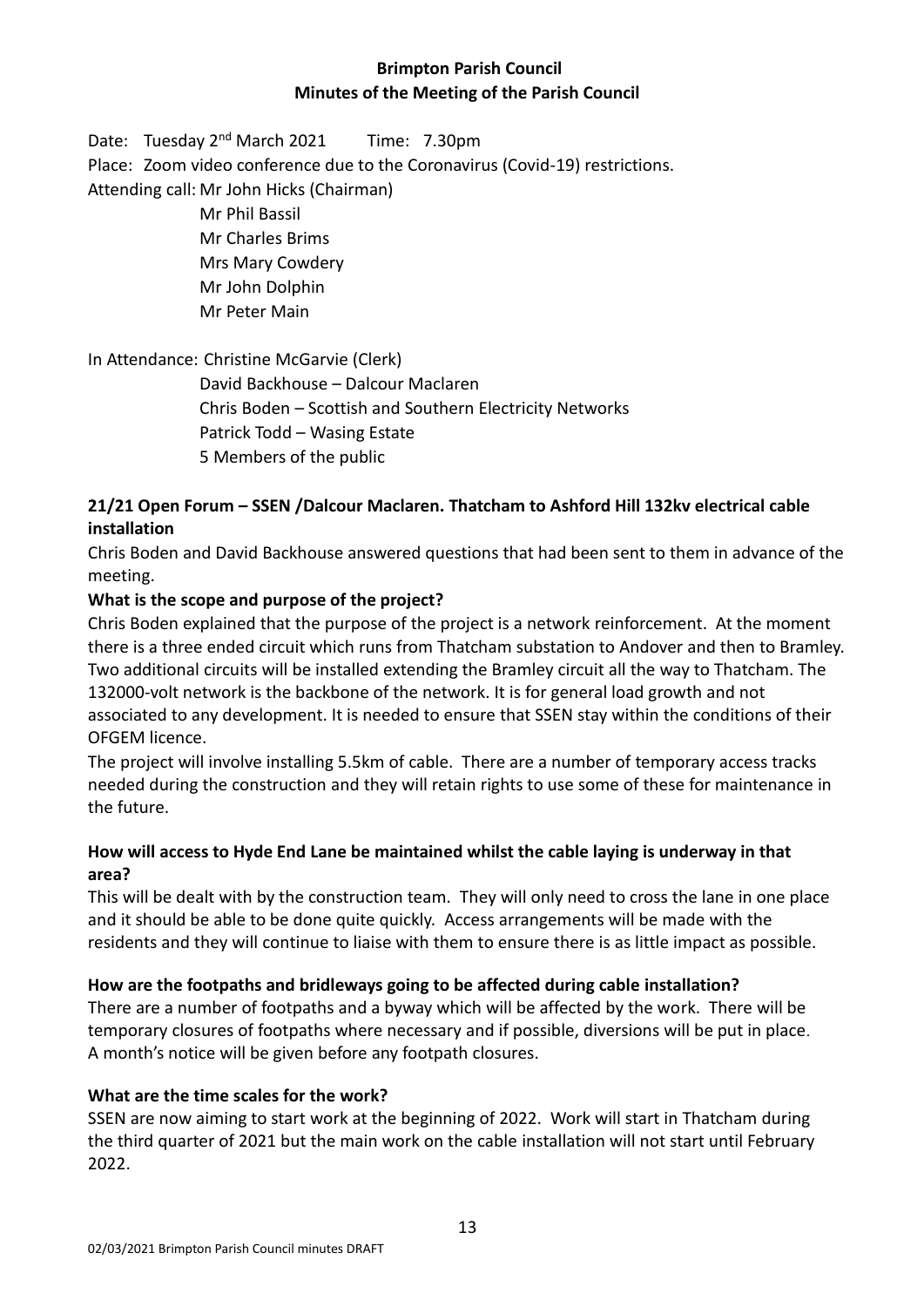Mr. Dolphin raised a concern about access to Ashford Hill via Hockford Lane and Woodhouse lane as it is unsuitable for large vehicles. David Backhouse explained that they will be accessing the road from the southern end to avoid the weight limited bridge and steep bank.

A question was asked about hours of working. It was explained that there may be a requirement to work outside of normal working hours in order to get the work done as quickly as possible. Mr. Bassil asked whether the likely increased demand for electricity with the move to electric vehicles has been factored into this work. Chris Boden explained that they are not allowed to speculatively bolster their network as a condition of their licence. The investment in this project is £11 to £12 million project and is to cater for future load growth over the next 10 years.

The installation will take around 3 months from digging until reinstatement of the ground. There will be some additional work in 8 locations for one month after this.

There is a compensation scheme for agricultural losses to farmers. SSEN said that the contractors will have experience of reinstatement work and in his experience crops often grow better afterwards.

SSEN will create a public website for the project nearer to the start date so that all information is easily accessible by residents.

## **22/21 Apologies for absence**

None received.

# **23/21 To receive declarations of interest relating to items on the agenda**

None received.

## **24/21 Minutes of the previous meeting**

24.1 It was unanimously agreed that the Minutes of the meeting held on 2<sup>nd</sup> February 2021 were a true and accurate record. The Chairman will sign these at a future date.

## **24.2 Matters arising from the minutes not otherwise on the agenda including review of the Action Tracker**.

9.1/21 and 9.2/21 The road closed sign has still not been removed from Hyde End Lane and the barriers are still at the side of Brimpton Road. Clerk to chase again.

#### **Action : Clerk**

101.3/20 Maintenance of verge along Brimpton Lane in Brimpton Common. Mr. Main reported that they may have cut the verge in Blacknest Lane again by mistake. Clerk to contact West Berkshire Highways maintenance.

#### **Action : Clerk**

69.2/20 Sovereign have started work on tidying the Enborne Way allotment area.

142.13/19 Mr. Brims reported that the white lines have been painted along the sides of Wasing Road.

## **25/21 Parish Environment**

# **25.1 To provide an update on the joint purchase of a Speed Indicator device with Aldermaston Parish Council**

Aldermaston Parish Council have ordered the Speed Indicator Device and delivery is expected in the next 10-12 days. The licence to use the equipment on the highway has been requested from West Berkshire Council and they are waiting for the necessary documents from the legal department. Each parish will need to apply for their own licence. All the sites where the SID is going to be used will need to be approved by West Berkshire Council.

Mr. Main is no longer able to take on responsibility for this initiative.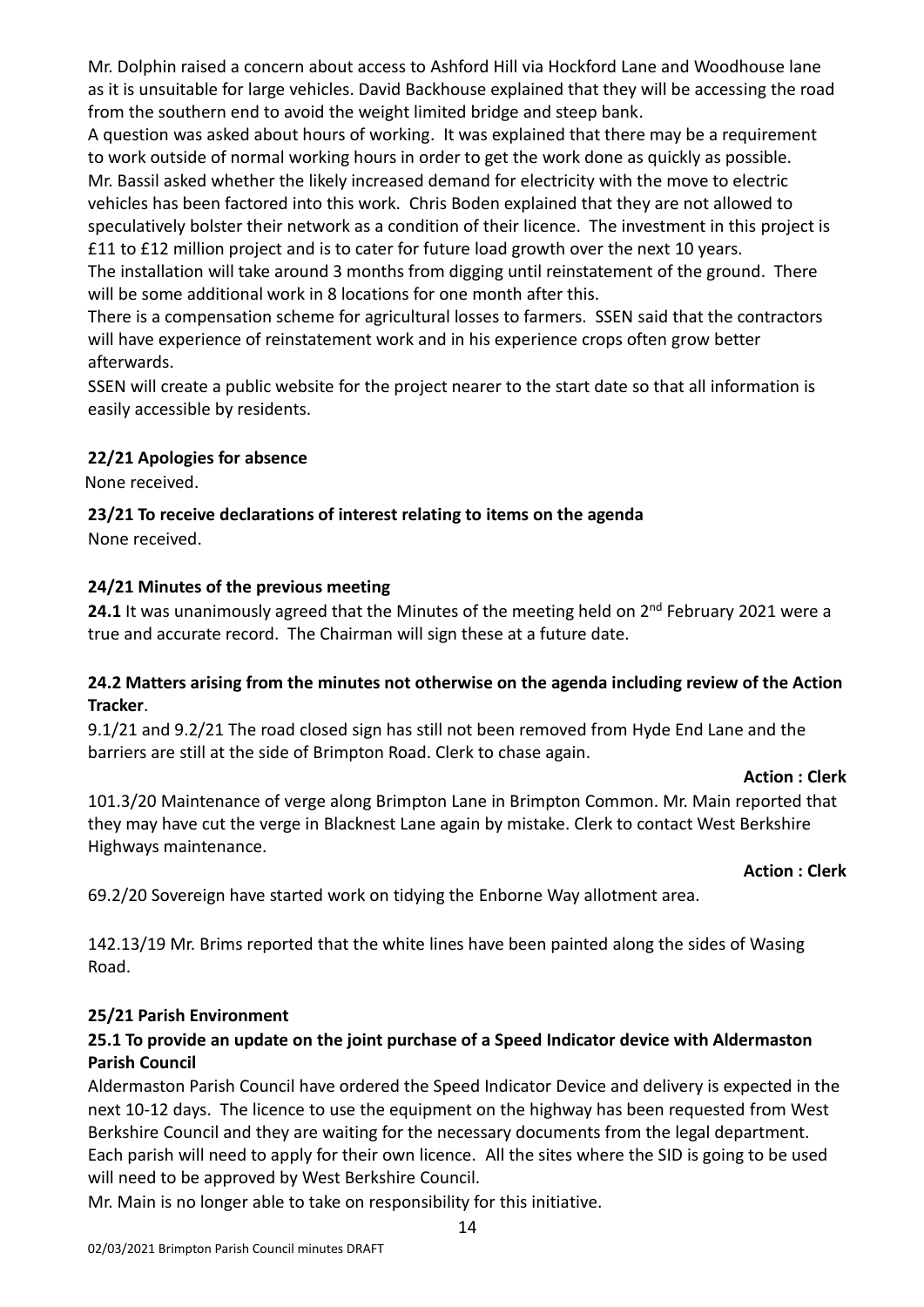## **25.2 Litter along the verge of the B3051**

Clerk received a complaint from a member of the public about the litter along the verge of the B3051. Clerk has raised a case with West Berkshire Council and they have said that a litter pick will be carried out in the next few weeks.

## **26/21 Planning and Development**

# **26.1 To consider new planning applications and provide updates on any already considered. See appendix C below.**

21/00171/HOUSE and 21/00172/LBC2 – Old Thatch, Crookham Common Road. Demolition of early 1960s extension and new garden room at rear of cottage

The Parish Council resolved to respond with no objections.

APP/W0340/W/20/3256559 – Blacknest Farm. Development of 4 dwellings through conversion of existing buildings. 20/00581/FULD. The Parish Council responded with no objections to the original application and resolved not to comment further.

## **26.2. To consider West Berkshire Council's response to the second stage complaint regarding the Washoe Lodge planning application decision report**

The response to the Parish Council's stage 2 complaint has been received.

The Parish Council consider the response to be inadequate.

It was agreed that Mr. Hicks would draft a response to be reviewed by councillors before being sent to West Berkshire's Chief Executive and also to the Planning portfolio holder.

## **27/21 Finance**

## **27.1 To approve payments and approve reconciliation against bank statements**

The payments and bank reconciliation for March were agreed. Clerk to action the payments.

#### **Action:Clerk**

## **27.2 To consider a grant request from Tadley Citizens Advice**

It was agreed that a grant of £100 would be given to Tadley Citizens Advice and this would be paid via The Good Exchange so that it will be matched by Greenham Trust.

## **27.3 To consider the grant request from the PCC for cutting the grass in the churchyard**

It was agreed that the request for £2000 would be granted and paid in the April.

## **28/21 Consultation documents requiring consideration**

## **28.1 West Berkshire Emergency Active Travel consultations**

It was agreed that the Parish Council would not comment on this consultation.

#### **29/21 Reports**

## **29.1 Clerk's report**

There has been no information on whether virtual meetings can continue after the legislation expires on 7th May. It is hoped that the government will clarify the situation soon and in the meantime, Clerk will wait for advice from NALC about when face to face meetings can safely resume.

## **29.2 Report from Village Hall Committee**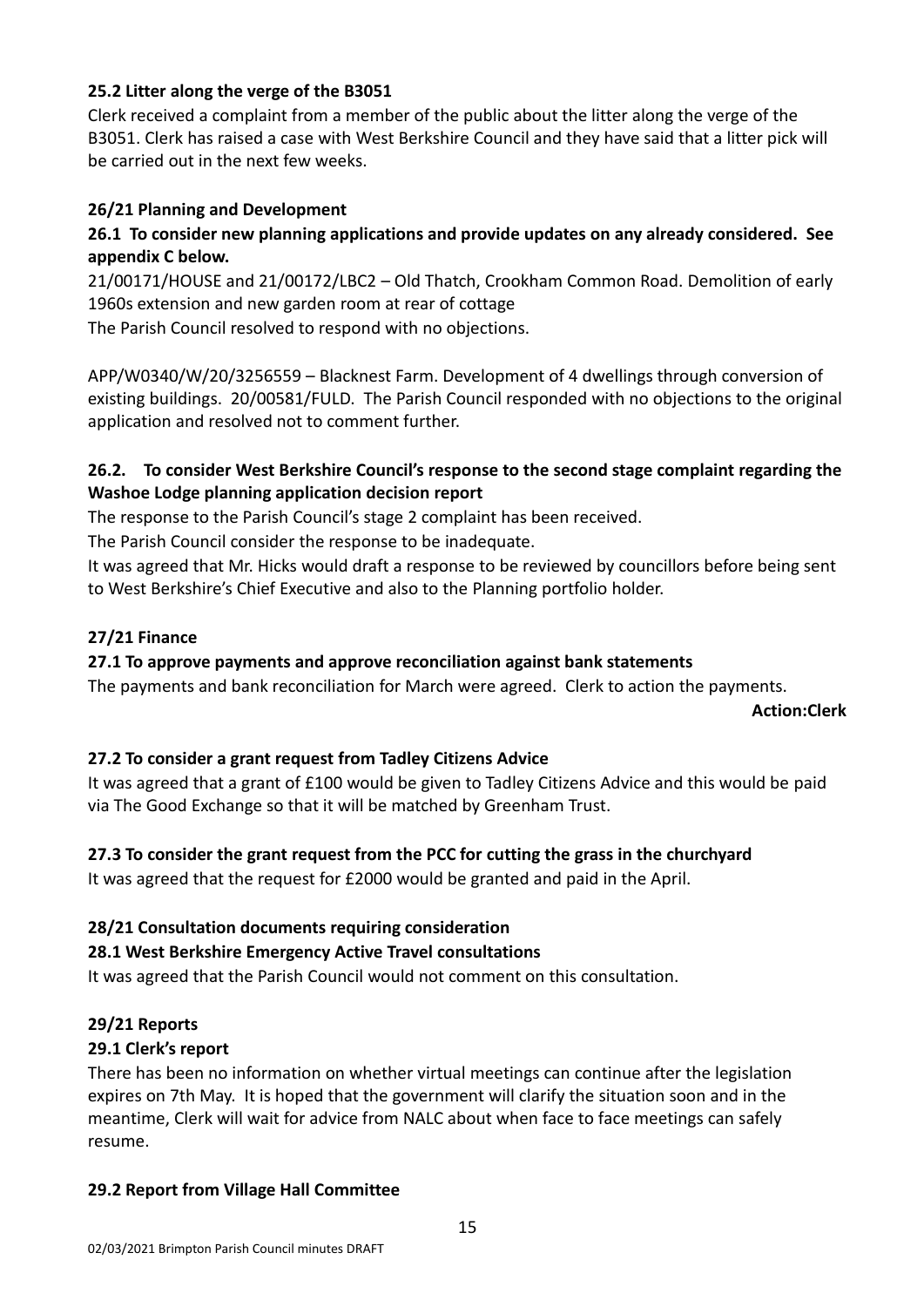The hall committee are looking for new members.

#### **29.3 Report from Parish Council representatives on external bodies.**

Mr. Bassil reported that AWE is sending out weekly updates giving the numbers of staff who are off work with infectious diseases. The numbers have been reducing over the last few weeks.

#### **30/21 Public Forum**

30.1 Mr. Dolphin asked about the Government's proposed fund to help communities to buy their local pub. This scheme has only just been announced so the full details are not known.

30.2 Mrs Cowdery has received a complaint from a resident about changes to the permitted footpaths on Wasing Estate. It was agreed that the Parish Council could not do anything about this because they are permitted footpaths.

30.3 Mr. Bassil raised a concern about continued flooding on Brimpton Road, near to the property Willow Wands. Clerk to raise a case with West Berkshire Council and ask them to investigate the poor drainage.

**Action : Clerk** 

#### **31/21 The next meeting will be held on Tuesday 6 th April 2021**

| Signed:    |  |
|------------|--|
| (Chairman) |  |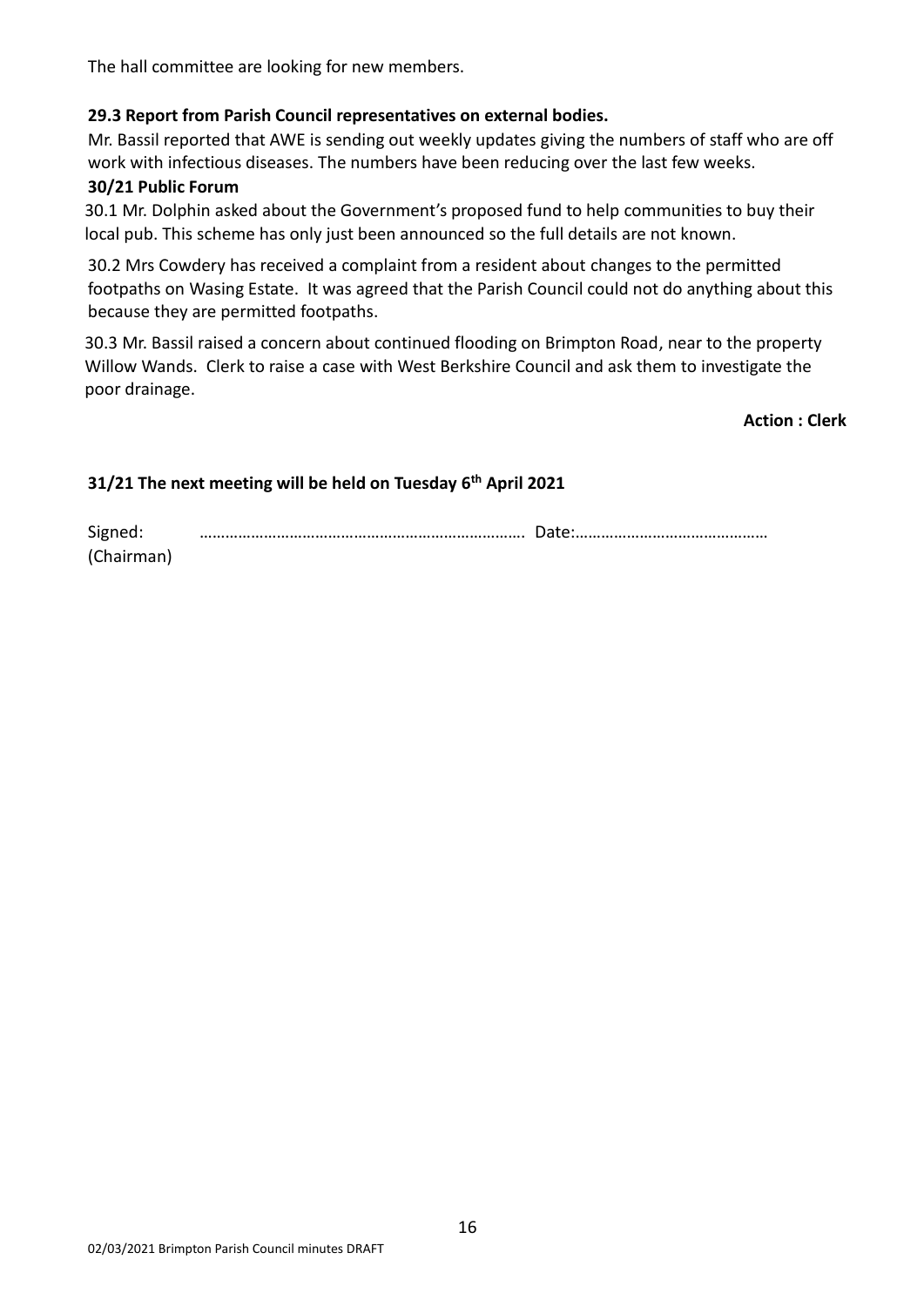#### Appendix A

## Meeting Report 2nd March 2021

#### **Community Account**

| <b>Statement balance</b><br>24/2/2021 | Cashbook balance as at<br>25/2/2021 | Cashbook balance after new pay-<br>ments made |                             |
|---------------------------------------|-------------------------------------|-----------------------------------------------|-----------------------------|
| £33,517.43                            | £33,517.43<br>£33,096.53            |                                               |                             |
| Payments made<br>since last meeting   |                                     |                                               |                             |
| <b>Cheque No</b>                      | Payee                               | <b>Details</b>                                | <b>TOTAL</b><br><b>COST</b> |
| SO.                                   | Mrs C McGarvie                      | January salary                                | 240.00                      |
|                                       |                                     |                                               | £240.00                     |

#### **New items for payment**

| <b>Cheque No</b> | <b>Payee</b>   | <b>Details</b>                      | <b>TOTAL</b><br><b>COST</b> |
|------------------|----------------|-------------------------------------|-----------------------------|
| SO               | Mrs C McGarvie | March salary                        | 240.00                      |
|                  |                |                                     |                             |
| 100473           | Mrs C McGarvie | Homeworking allowance, zoom, folder | 180.90                      |
| <b>TOTAL</b>     |                |                                     | £420.90                     |

#### **Receipts since last meeting date**

| <b>Receipt Date</b> | <b>Payer</b> | <b>Details</b> | <b>TOTAL</b><br><b>AMOUNT</b> |
|---------------------|--------------|----------------|-------------------------------|
|                     |              |                |                               |

#### **Payments not presented as of 25/2/2021**

| <b>Cheque No</b> | <b>Payee</b> | <b>Details</b> | <b>TOTAL</b><br><b>COST</b> |
|------------------|--------------|----------------|-----------------------------|
| <b>TOTAL</b>     |              |                | £0.00                       |

| Receipts not cleared as of 25/2/2021 |              |                |                             |
|--------------------------------------|--------------|----------------|-----------------------------|
| <b>Receipt date</b>                  | <b>Paver</b> | <b>Details</b> | <b>TOTAL</b><br><b>COST</b> |
|                                      |              |                |                             |

| Clerk's expense             |             |
|-----------------------------|-------------|
| claim                       |             |
| Homeworking allow-          |             |
| ance April 2020 to          |             |
| <b>March 2021</b>           | 100         |
| Zoom subscription           |             |
| Sept to March 21.7          |             |
| months at $f14.39$ di-      |             |
| vided by 3                  | 33.58       |
| ink £99.99 divided by       |             |
| 3                           | 33.33       |
| Spring back folder          | 13.99       |
|                             | £<br>180.90 |
| <b>Savings Account bal-</b> |             |
| ance 25/2/2021              | £31,904.63  |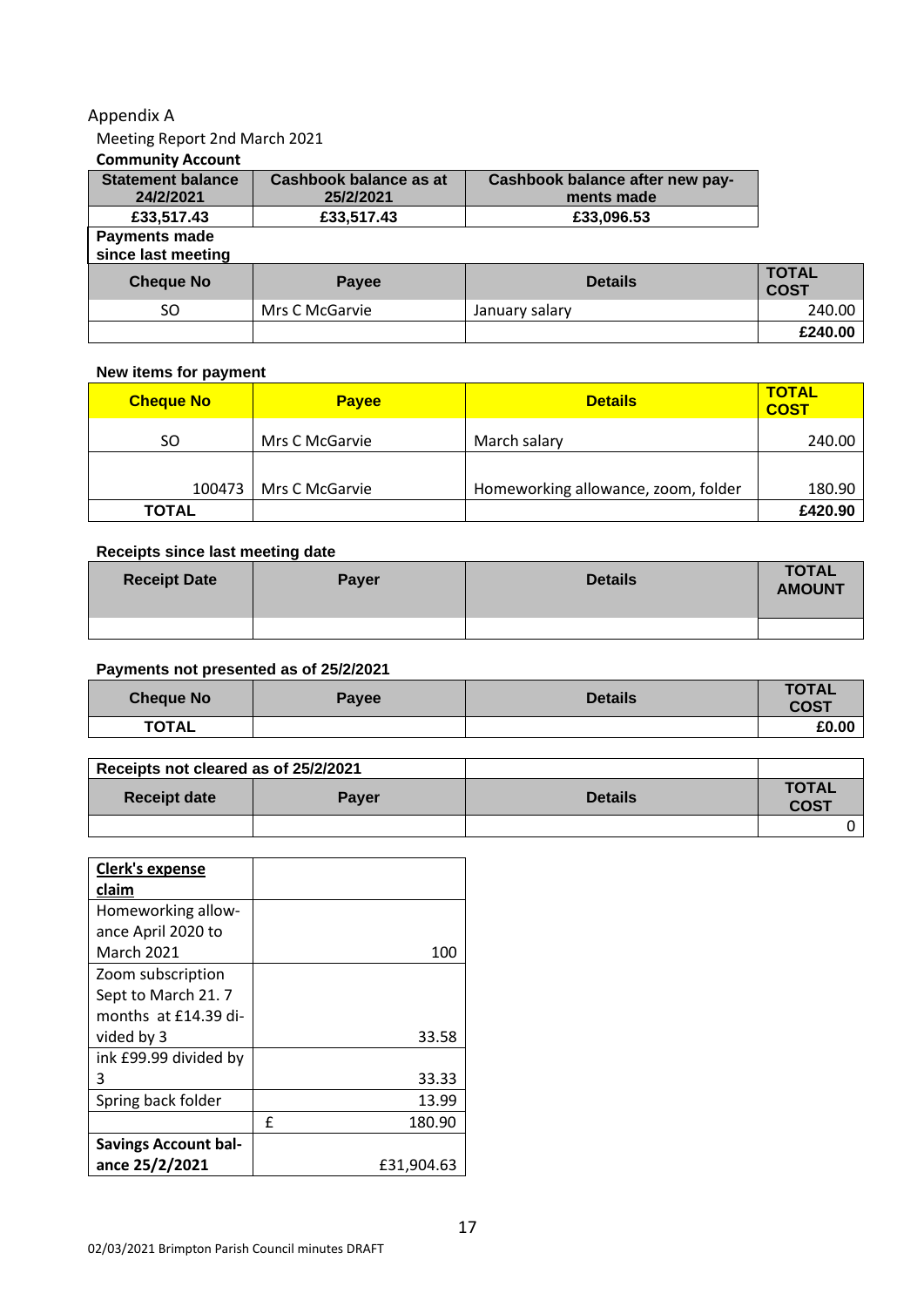| <b>Bank Reconciliation 25th February</b>       |                                                           |     |                |            |
|------------------------------------------------|-----------------------------------------------------------|-----|----------------|------------|
| <b>Authority name</b>                          | <b>Brimpton Parish Council</b>                            |     |                |            |
| <b>Prepared by</b>                             | <b>Christine McGarvie</b>                                 |     | Clerk and RFO  |            |
| <b>Date</b>                                    | 25th February 2021                                        |     |                |            |
|                                                |                                                           |     | Chair of coun- |            |
| <b>Approved by</b>                             | John Hicks                                                | cil |                |            |
|                                                |                                                           |     |                |            |
|                                                | Balance per bank statements as at 24th February 2021      | £   |                | £          |
|                                                | <b>Community Account</b>                                  |     | 33,517.43      |            |
|                                                | Saving account                                            |     | 31,904.63      |            |
|                                                |                                                           |     |                | 65,422.06  |
|                                                | Less any un-presented payments at 25th February 2021      |     |                |            |
|                                                |                                                           |     |                |            |
|                                                |                                                           |     |                |            |
|                                                |                                                           |     |                | 0.00       |
|                                                |                                                           |     |                |            |
| Add any uncleared receipts                     |                                                           |     |                |            |
|                                                |                                                           |     |                |            |
|                                                |                                                           |     |                |            |
| Net Bank balances as at 25th February 2021     |                                                           |     |                | £65,422.06 |
|                                                |                                                           |     |                |            |
| <b>CASH BOOK</b>                               |                                                           |     |                |            |
| Opening balance as per cashbook 1st April 2020 |                                                           |     | 27,885.22      |            |
| Add: Receipts in the year                      |                                                           |     | 12,297.20      |            |
| Less: Payments in the year                     |                                                           |     | 6,664.99       |            |
|                                                | Closing balance as per cash book as at 25th February 2021 |     | £33,517.43     |            |
|                                                |                                                           |     |                |            |
|                                                |                                                           |     |                |            |
| Opening balance savings account 1st April 2020 |                                                           |     | 31,890.86      |            |
| Add: Receipts in the year                      |                                                           |     | £13.77         |            |
| Less: Payments in the year                     |                                                           |     | 0              |            |
|                                                | Closing balance as per cash book as at 25th February 2021 |     | £31,904.63     |            |
|                                                |                                                           |     |                |            |
| Overall closing balance                        |                                                           |     | £65,422.06     |            |
|                                                |                                                           |     |                |            |
|                                                | diff                                                      |     | £0.00          |            |